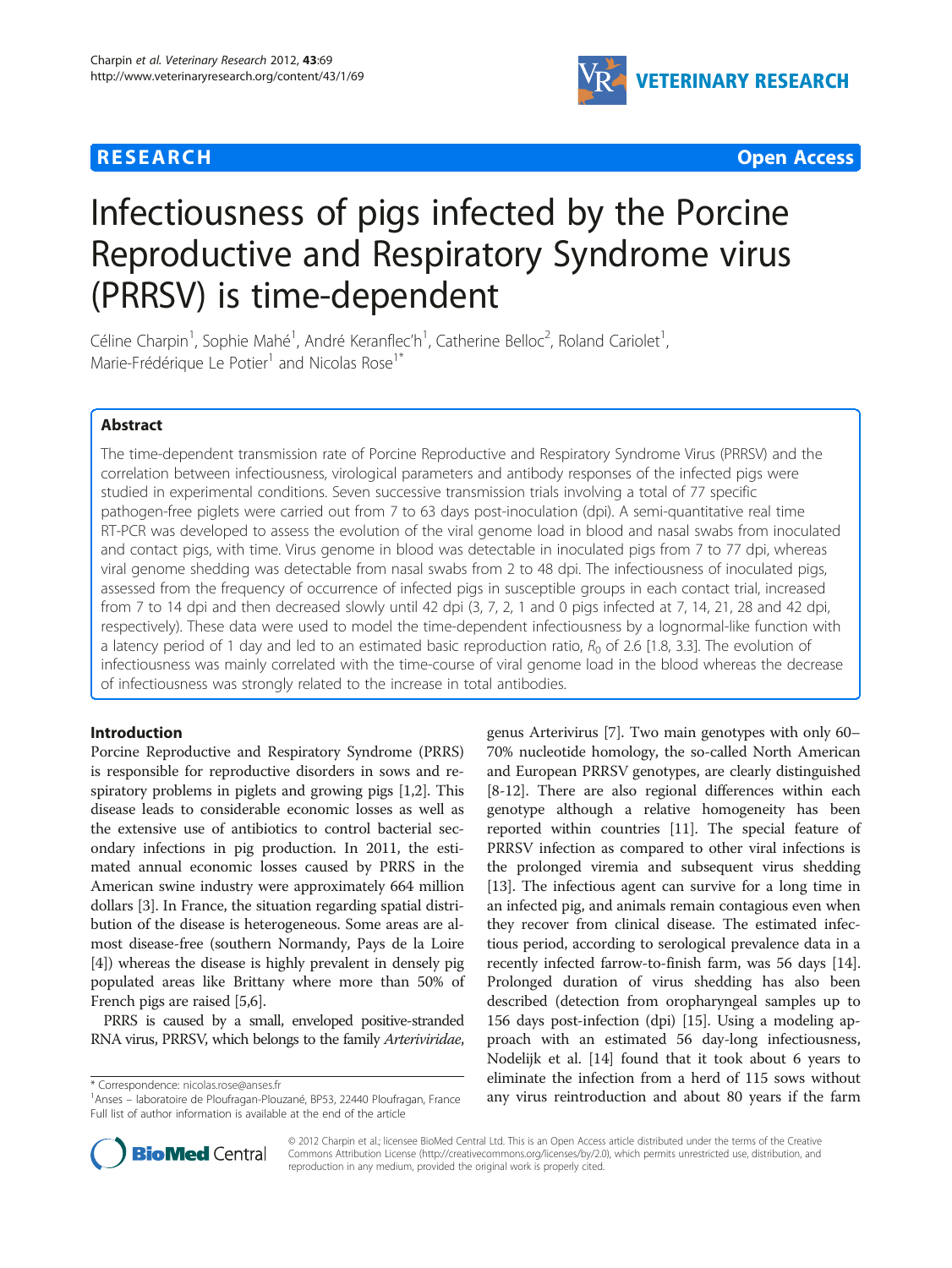size was twice as large. In another more recent study [[16](#page-10-0)], based on the same assumed infectious period (56 days), the duration of persistence seemed to be influenced by the size of the herd, but also by the separation of gilts and sows.

However, little is known about the horizontal transmission of PRRSV in growing pigs. In the previous models, transmission since infection was assumed to be constant with time. In the specific case of this viral infection with prolonged viral shedding, this assumption might not hold. After experimental infection, the genome load in the blood is detectable about 3 days post-inoculation and then increases rapidly until day 14, after which it decreases gradually and may persist for several weeks. However, the detection of PRRSV genome load in sera or nasal swabs cannot be considered as evidence of infective viral particles. The only evidence of infectiousness in a typical infected pig is its ability to infect a susceptible one after a period of contact.

The aim of the present work was therefore to assess the dynamics of infectiousness in inoculated pigs in terms of time elapsed since inoculation, under experimental conditions and then to correlate this infectiousness with virological parameters and antibody responses of the infected pigs.

## Materials and methods

#### Animals and experimental design

5

6

Seventy-seven specific pathogen-free (SPF) piglets free from PRRS virus (and without any maternal antibody

 $\Box$ 

 $\Box$ 

 $\Box$ 

 $\Box$ 

 $\Box$ 

 $\Box$ 

 $\Box$ 

 $\Box$ 

 $\Box$ 

 $\Box$ 

 $\Box$ 

 $\Box$   $\Box$ 

**CD42** 

**CD56** 

 $\Box$ 

 $\Box$ 

 $\Box$ 

against this virus) and also from PCV-2, derived from the Anses (Agence nationale de sécurité sanitaire des aliments, de l'environnement et du travail) SPF herd were used. In this herd, piglets are not submitted to tail docking nor ear notching and they do not receive any medication except iron injection after birth. All the piglets were individually identified with an ear-tag.

Seven pigs were kept as negative controls (inoculated with 5 mL of PBS) in room 0 and the 70 remaining pigs were randomly assigned to 9 other groups housed in 9 separate rooms in the air-filtered level-3 biosecurity facilities, each room containing two pens of 4 pigs (3 for the CD63 group) with a polyethylene separation between the pens (Figure 1).

Pigs in rooms 8 (designated "IC" for "Inoculated with Contact") and 8' (designated "IWC" for "Inoculated Without Contact") were inoculated with PRRS virus at 5 weeks of age. IWC pigs were kept as infected controls. Pigs in room 8 (IC) were mingled successively with susceptible pigs from rooms 1 to 7. The seven groups of 8 SPF pigs (designated "CDX" for "Contact Day X"): CD7, CD14, CD21, CD28, CD42, CD56 and CD63 were mingled with the seeder group (IC) at 7, 14, 21, 28, 42, 56 and 63 dpi, respectively. Once mingled, they remained for 2 days with the seeders and were then returned to their original room to be monitored for PRRSV infection. Pigs were housed on flat decks (with a slatted floor 1 meter above the floor of the facility). The

 $\Box$ 

 $\Box$ 

 $\Box$ 

 $\Box$   $\Box$ 

CD7

 $CD14$ 

 $\Box$ 

 $\Box$ 

 $\Box$ 

 $\mathbf{1}$ 

 $\mathbf{2}$ 

□

 $\Box$ 

 $\Box$ 

 $\Box$ 

 $\Box$ 

 $\Box$ 

 $\Box$ 

 $\Box$ 

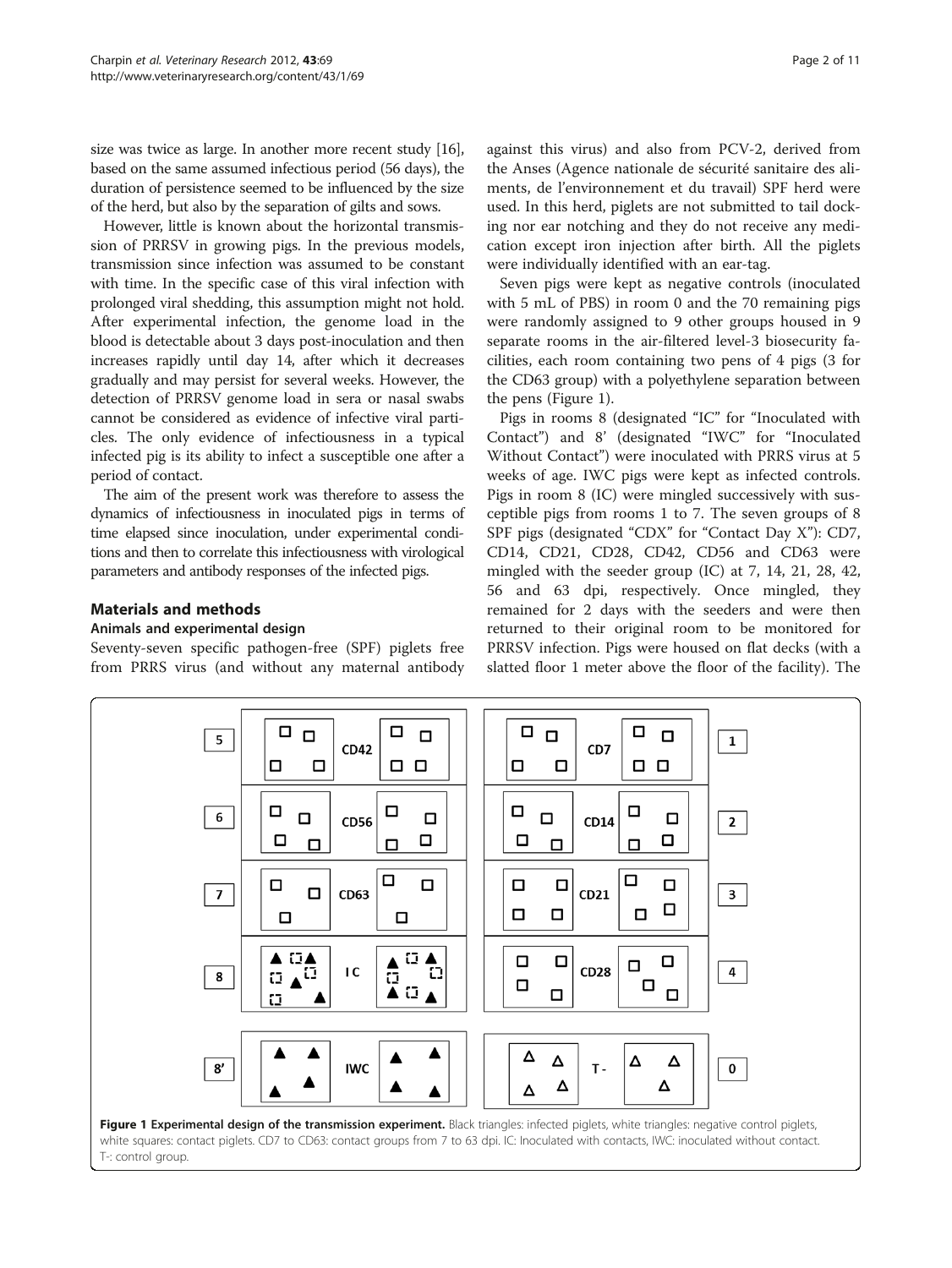floor of the flat deck and of the facilities was cleaned thoroughly every day and just before receiving the contact pigs in order to preclude environmental contamination. The experiment was performed in accordance with EU and French regulations on animal welfare in experimentation. The protocol was approved by the Anses/ ENVA/UPEC ethical committee (agreement #16 to the National committee for ethic in animal experimentation).

#### Inoculum

Infected pigs were inoculated by intranasal route on day 0 with 5 mL of a PRRSV suspension  $(10^5$  TCID<sub>50</sub> mL<sup>-1</sup>) derived from the Spanish strain 218 (Genotype I, 97% homology with the Lelystad reference strain) [\[17](#page-10-0)]. Viruses were grown in primary porcine alveolar macrophage cultures and used after limited passage.

#### Observation and sampling

Pigs were examined daily for clinical signs (rectal temperature, coughing, sneezing, individual weight, feed consumption) until they were euthanized at the end of the experiment (98 dpi) in the case of inoculated seeder and control pigs (IC and IWC), or at least 28 days postmingling in the case of contact pigs. Blood samples were taken weekly for PRRSV serology and genome detection. Nasal swabs were taken twice a week for PRRSV genome detection. Euthanasia was carried out by anesthesia (sodium thiopental injection (1g/50 kg)) followed by exsanguination. All pigs were necropsied and their organs examined.

## Total antibodies

The PRRSV antibodies in the weekly collected sera were detected using the ELISA kit HerdChek\* PRRS X3 (IDEXX, Liebefeld-Bern, Switzerland) according to the manufacturer's instructions. Samples with an S/P ratio above 0.4 were considered positive for PRRSV antibodies.

#### Neutralizing antibodies

PRRSV-specific neutralizing antibodies were quantified by viral neutralization on MARC-145 cells against 100  $DCP_{50}$  of the Spanish PRRSV strain 218 (previously adapted to MARC-145 cells). The tests were performed in duplicate on non-inactivated serum. Briefly, 50 μL of total serum were diluted in series of 1 to 1/2048 in MEM, then mixed with 50  $\mu$ L of 100 DCP<sub>50</sub>/50  $\mu$ L of virus and incubated for 1 h at 37°C (+/- 2°C), 5%  $CO<sub>2</sub>$ , before adding 150 μL of MARC-145 cells (500 000 cells/ mL). The plates were then incubated for 5 days at 37°C  $(+/- 2°C)$ , 5% CO<sub>2</sub>. Cytopathic effects (CPE) were sought from the third day of incubation and the final reading of CPE was done after the fifth day of incubation. A control serum (addition of 50 μL of MEM instead of 50 μL of virus), a negative control serum (SPF pig serum) and a

positive control serum (serum from a hyperimmunized pig) were included in each test. The serum titer was estimated by the Kärber method [\[18](#page-10-0)] and the neutralizing doses  $(ND_{50})$  were expressed as Log10-transformed values of neutralizing antibody titers.

## Semi-quantification of PRRSV genome load by real-time RT-PCR (rRT-PCR)

Viral RNA was extracted from EDTA-stabilized blood and nasal swabs using the commercial extraction kit Viral DNA/RNA Isolation-NucleoSpin® 8 Virus (MACHEREY-NAGEL, Düren, Germany) and Total RNA Isolation-NucleoSpin<sup>®</sup> 8 RNA (MACHEREY-NAGEL, Düren, Germany), respectively. Negative controls (with PBS instead of the sample) and a positive control (with the PRRSV strain instead of the sample) were included in each extraction.

A semi-quantitative rRT-PCR was developed to assess the evolution of the viral genome load in blood and nasal swabs from inoculated and contact pigs, with time. The ORF-7 sequence was chosen as target for virus detection being the most conserved region of the PRRSV genome between different genotypes. Beta-actin shows a good stability of expression in pig tissues [\[19\]](#page-10-0). It was therefore chosen as the internal control and normalizer gene for relative quantification of the genome viral load [[20\]](#page-10-0).

The PRRSV genome load was estimated by a real-time RT-PCR based on TaqMan technology. Briefly, the designed PRSSV- specific primers 5'- AACGYTCCCTCTGCTTGC-3' and 5'- CTCAACCTGAAAACTGACCTTCC-3' target the PRRSV ORF7 region and allow amplification of this fragment. The TaqMan probe 5'- CGATCCAGACGGCTT-TYAATCAAGGCG-3' was labeled with the fluorescent reporter dye FAM (6-carboxyfluorescein) at the 5' end and with the nonfluorescent quencher (TAM) associated with the minor groove binder at the 3' end.

Beta-actin was used as the internal control and normalizer gene for semi-quantification of the viral genome load. The designed Beta-actin–specific primers 5'- CTCGATCATGAAGTGCGACGT-3' and 5'-GTGATCT CCTTCTGCATCCTGTC-3' target the beta-actin and allow amplification of this fragment. The TaqMan probe 5'- ATCAGGAAGGACCTCTACGCCAACACGG -3' was labeled with the fluorescent reporter dye TET at the 5' end and with the nonfluorescent quencher (BHQ1) associated with the minor groove binder at the 3' end [\[20\]](#page-10-0).

Real time RT-PCR was performed using SuperscriptTM III Platinum<sup>®</sup> One-Step Quantitative RT-PCR System (Carlsbad CA, USA) reagents. The 20 μL reaction mixture consisted of 1.5 μL of RNase free water, 12.5 μL of Taq SuperScript III RT-PCR master mix (MgSO4, and stabilizing dNTPs), 1 μL of enzyme, 2.5 μL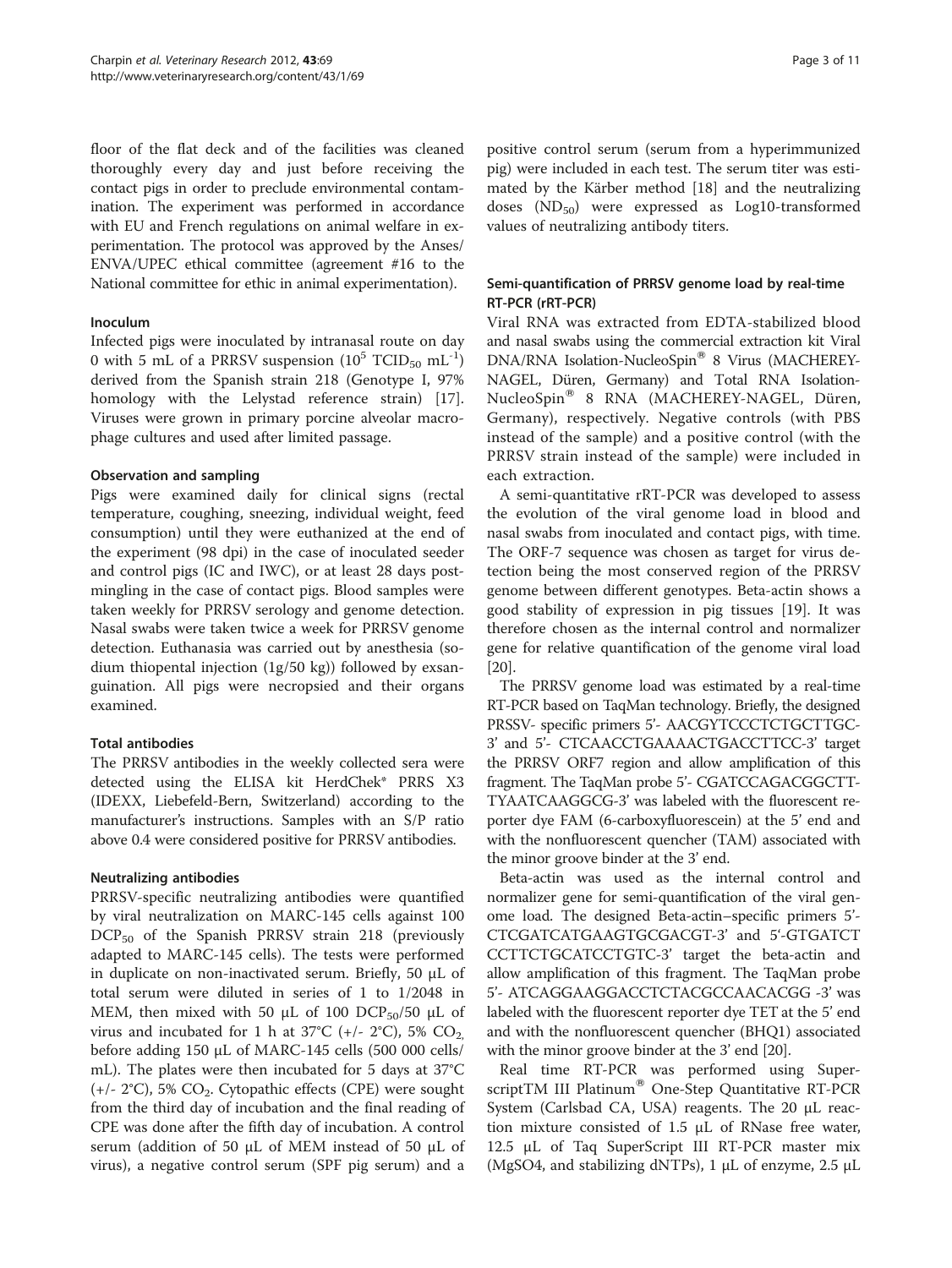of ORF7 mix FAM at 2 pmol/μL and 2.5 μL of betaactin mix TET at 2 pmol/μL. The RT-PCR was performed on a Bio-Rad thermocycler PTC-0200 DNA Engine<sup>®</sup> Thermal Cycler (Bio-Rad) according to the following program: 50°C for 30 min, 94°C for 2 min followed by 45 cycles of 94°C for 15 s and 60°C for 30 s.

A negative control (with water instead of sample) and a positive control (with RNA extracted from the strain of PRRSV) were added to each run of rRT-PCR.

The specificity of the rRT-PCR was tested with other specific pathogens of pigs (swine influenza virus, Classical swine fever virus, African swine fever virus, BVD virus, Aujeszky disease virus and Mycoplasma). For each sample, the Ct (threshold cycle) obtained for the PRRS virus was normalized with the beta-actin Ct of the same sample, to obtain the normalized Ct of PRRS virus for a given sample. The relative amount of PRRSV RNA was then calculated for each sample, in relation to the sample corresponding to the smallest amount of virus genome in blood or nasal swabs, using the method of ΔΔCt and the equation  $R = (1 + E)^{Cti}$  normalized-Ctj normalized =  $(1 + E)^{-\Delta\Delta Ct}$ [[20](#page-10-0)-[22\]](#page-10-0), with E, the efficiency of the PCR, R the ratio between the amounts of PRRSV RNA in sample i and sample j containing the smallest amount of PRRSV RNA in the category of sample analyzed (blood or nasal swab). The results are expressed as log base 2.

## Estimation of the transmission parameter related to time since inoculation ( $β(τ)$ )

The experiment relies on the fact that the transmission parameter (β) is not constant but varies with time since inoculation. Let τ and β(τ) be the time since inoculation and infectious potential of inoculated animals, respectively.

 $β(τ)$  is the mean number of pigs that could be infected by an inoculated pig at time τ after inoculation. Hence, the number of individuals potentially infected by a single infectious pig over a time interval of  $[t_0, t_1]$  is given by:  $\int_0^{t_1}$  $\int_{t0} \beta(\tau) d\tau$ . Thus, the basic reproduction ratio  $R_0$ , which is equal to the average number of infected individuals produced by a single infectious one during its entire period of infectiousness, can be computed by integrating  $\beta(\tau)$  over the entire infectious period, or equivalently over the period for which  $β(τ)$  is strictly positive. The probability of one pig escaping infection during a 2 day

contact period (between  $t_i$  and  $t_{i+1}$ ) is given by qi =

 $\exp\left(-I\int_{0}^{ti+1}$  $\left(-I\int_{ti}^{t+1} \beta(\tau) d\tau\right)$ , *I* being the number of infectious

animals and  $t_i$  and  $t_{i+1}$  corresponding to the first and last contact days of contact group CDi. The number of new infections during this interval follows a binomial

distribution with parameters  $S = 8$  (number of susceptible individuals at each contact trial) and  $pi = 1$ -qi. The log likelihood of this binomial distribution is given by the expres-

$$
\sin \sum_{i=1}^{7} \left( \log \left( \frac{S}{Ci} \right) + Ci \log (pi) + (S - Ci) \log (qi) \right),
$$

where *Ci* is the number of cases in each contact trial. The time-dependent transmission parameter β(τ) was estimated by adapting the algorithm used previously in a study on Porcine Circovirus type 2 transmission [[23](#page-10-0)] to our PRRSV infection data in the different contact groups. The infectious potential  $β(τ)$  was estimated by maximizing the loglikelihood function. The integrals were computed using the quad (quadratic approximations of integrals) function in Matlab software [\[24](#page-10-0)] and the log likelihood was maximized using the "quasi-Newton line search" algorithm displayed by the fminunc function (unconstrained minimization of a multivariable function) in the Matlab software. Confidence intervals for the parameter estimates of the β(τ) function were derived from the Hessian matrix of the parameters provided in Matlab's *fminunc* function.

The mean disease generation time, which, by definition, is the mean time for a newly infected individual to infect a susceptible one [[25\]](#page-10-0), can also be computed,

$$
Tg = \int_0^\infty \left( \frac{\tau \beta(\tau)}{\int_0^\infty \beta(s) ds} \right) d\tau
$$
 [26].

## Statistical analyses

Statistical analyses were performed using SAS software 9.1 [\[27\]](#page-10-0). The rectal temperatures, viral genome load in blood, viral shedding and total and neutralizing antibodies of pigs inoculated IC, IWC and control pigs were compared by considering the effect of "time" as a repeated effect (generalized linear model using Generalized Estimating Equation, GEE, Proc GENMOD, SAS 9.1). Multiple comparisons were performed using the Tukey's test. The significance level chosen was  $p \le 0.05$ .

Correlations between the infectiousness estimated using the model and biological parameters (viremia, viral shedding, antibodies) were calculated, taking into account the existence of temporal correlations between the measures and the fact that the biological parameter and infectious potential were evaluated on the same individual for a given time (time-repeated, paired measurements, Proc MIXED, SAS 9.1) [[28](#page-10-0)].

## Results

#### Clinical findings

Inoculated pigs showed clinical signs of PRRS (coughing and sneezing) 2 days after inoculation. Four piglets showed, at least for one day, high hyperthermia  $\geq 41^{\circ}C$ the day after or two days after inoculation. Because of the physiological development of inoculated piglets and negative control piglets, the average rectal temperatures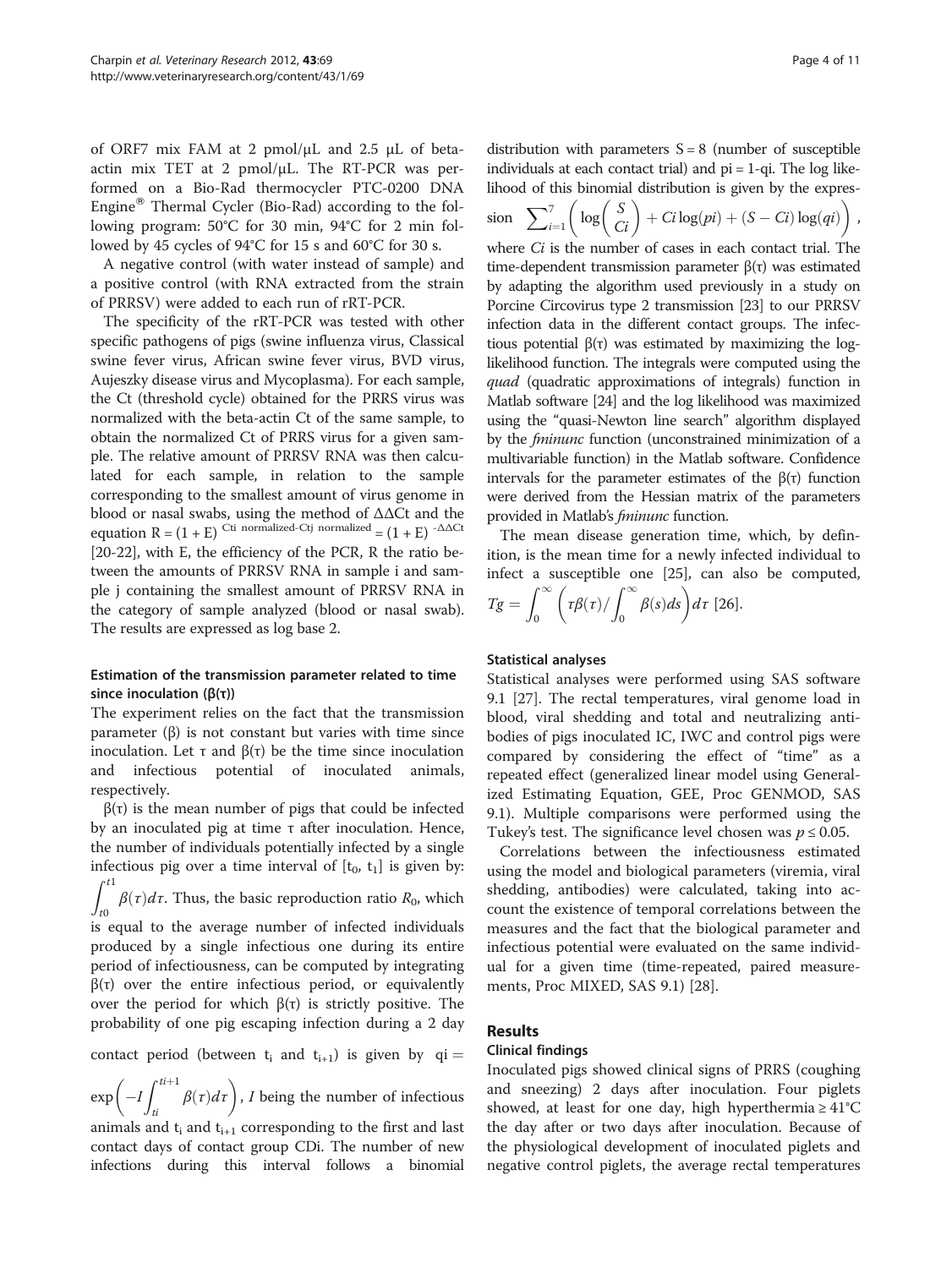decreased naturally with age (Figure 2). Despite this and taking into account repeated measurements with time, the average rectal temperatures of inoculated pigs were significantly higher than those of negative control pigs  $(P < 0.05)$  on the overall period but mainly due to important differences in the early times post-inoculation. No significant differences were observed between IC and IWC groups (data not shown).

#### Genome load in blood and shed measured by rRT-PCR

No other tested swine virus or Mycoplasma was detected with the developed rRT-PCR, indicating its good specificity. The efficiency of the rRT-PCR was tested for the two target genes: PRRSV ORF-7 and beta-actin. Similar efficiency, close to 100% for each gene, was obtained (efficiency of 107% for ORF-7 and 104% for beta-actin). This simplifies the equation used in the  $\Delta\Delta$ Ct method since R can be fixed at 1. The equation then becomes  $R = 2^{-\Delta\Delta Ct}$  [[29](#page-10-0)]. The repeatability and reproducibility of this amplification by RT-PCR were verified.

The 7 negative control pigs remained negative throughout the trial. No significant difference was observed between the animals in the IC and IWC groups. Viral RNA was detected in the blood of all inoculated animals from 7 dpi reaching a peak at 14 dpi and then decreasing to become negligible at 77 dpi (Figure [3a](#page-5-0)). A further apparent increase was observed at 56 dpi, however the estimated genome loads were not statistically different at 42, 49 and 56 dpi. Only the genome load at 56 dpi was different from the very low genome load measured on later samples. The inoculated animals shed viral genome as early as 2 dpi. At that time, the relative genome load was maximal and then decreased regularly to become negligible at 49 dpi (Figure [3](#page-5-0)b).

#### Serology

The negative control pigs remained negative throughout the trial. No significant difference between the serological results of the IC and IWC groups was observed. Total antibodies were detected at 7 dpi in some inoculated pigs and all animals seroconverted the following week. The relative amount of total antibodies increased until 56 dpi when it stabilized at an average ratio  $S/P =$ 2.4 until the end of the experiment (Figure [3](#page-5-0)c). Neutralizing antibodies (NAbs) were detected from 14 dpi in some inoculated pigs (6/16) and at 21 dpi in all the animals except one that did not show any NAbs before 28 dpi. The amount of neutralizing antibodies then increased rapidly until 28 dpi and more steadily from that date until 77 dpi when the titer attained 1.8 log10 DCP<sub>50</sub>/mL (Figure [3c](#page-5-0)).

#### Observed infections in contact groups

Three types of infections in contact groups were defined, based on the results of the viral genome load in blood and nasal swabs, serology and gross pathology observed during necropsies. Primary infections were defined as those occurring during the two days contact with inoculated pigs, whereas secondary and tertiary infections took place once the contact groups had returned to their own room. Viral genome shedding was the most discriminatory biological parameter able to differentiate the types of infection (Figure [4\)](#page-6-0). It was assumed that pigs that did not shed virus as soon as day 3 post-contact had not been infected by inoculated pigs and that later shedding resulted from secondary infections because of the following:

(i) all the inoculated pigs shed the virus from the second day post-inoculation,

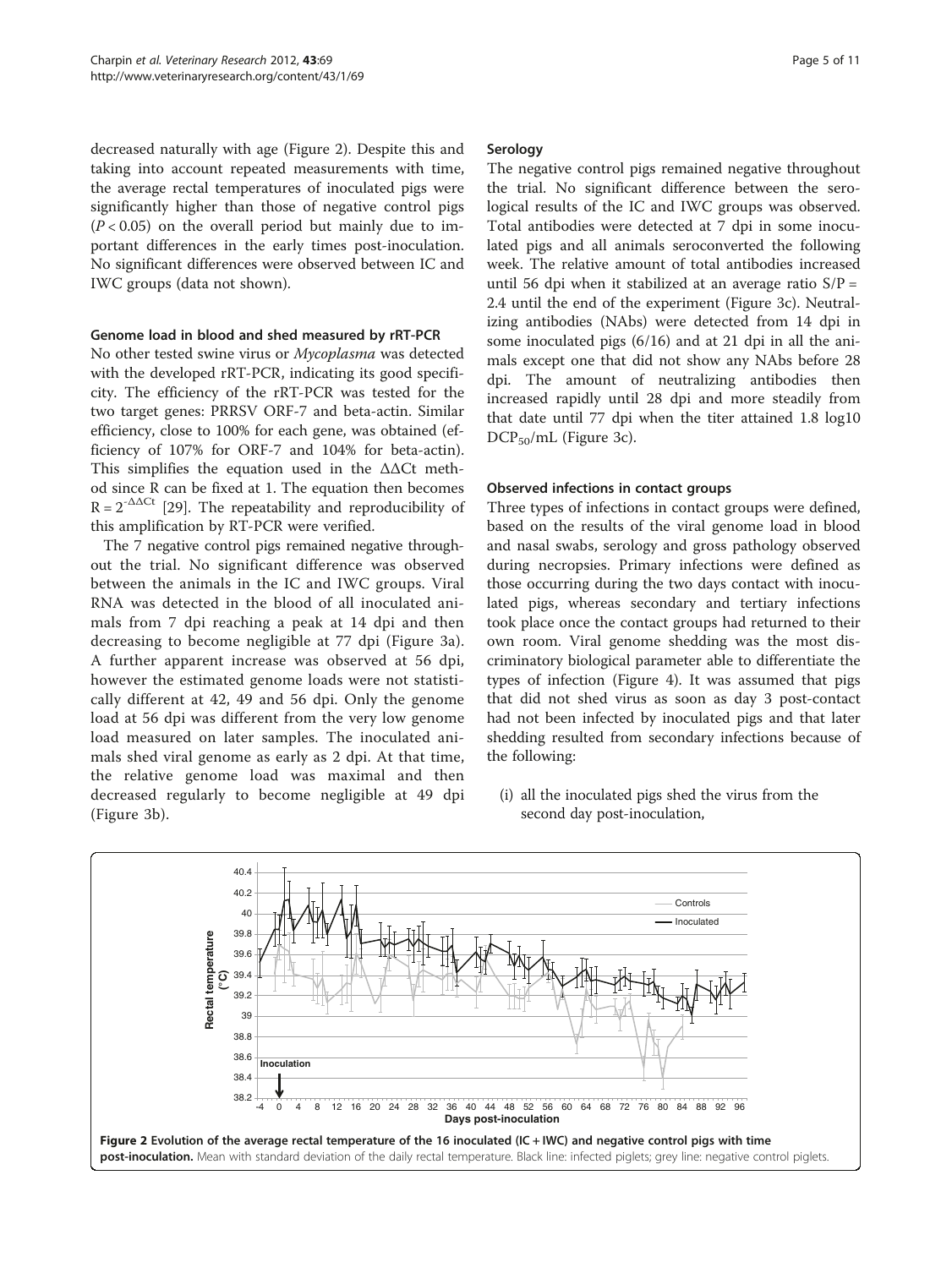<span id="page-5-0"></span>

(ii) the contact rate between inoculated and contact pigs could reasonably be assumed to be uniform.

that the inoculated pigs were no longer infectious at least from 42 dpi.

Hence, primary infections were defined as animals shedding the virus from their third day post-contact. Under this assumption, the numbers of primary infected pigs were 3, 7, 2 and 1 in groups CD7, CD14, CD21 and CD28 respectively. Pigs from groups CD42, CD56 and CD63 showed no sign of infection until slaughter (28 days after contact) either at necropsy, or from analysis of weekly blood samples or nasal swabs, which indicated

#### Transmission parameter estimation

Assumptions were made as to the shape of the most probable infectious curve according to the number of pigs infected within each contact group. The curve was deemed unimodal, with the mode between 7 and 14 dpi. Moreover, the function was deemed to be left skewed, lower bounded, and upper bounded since only one of the eight susceptible pigs in group CD28 had been infected (primary), and none was in group CD42.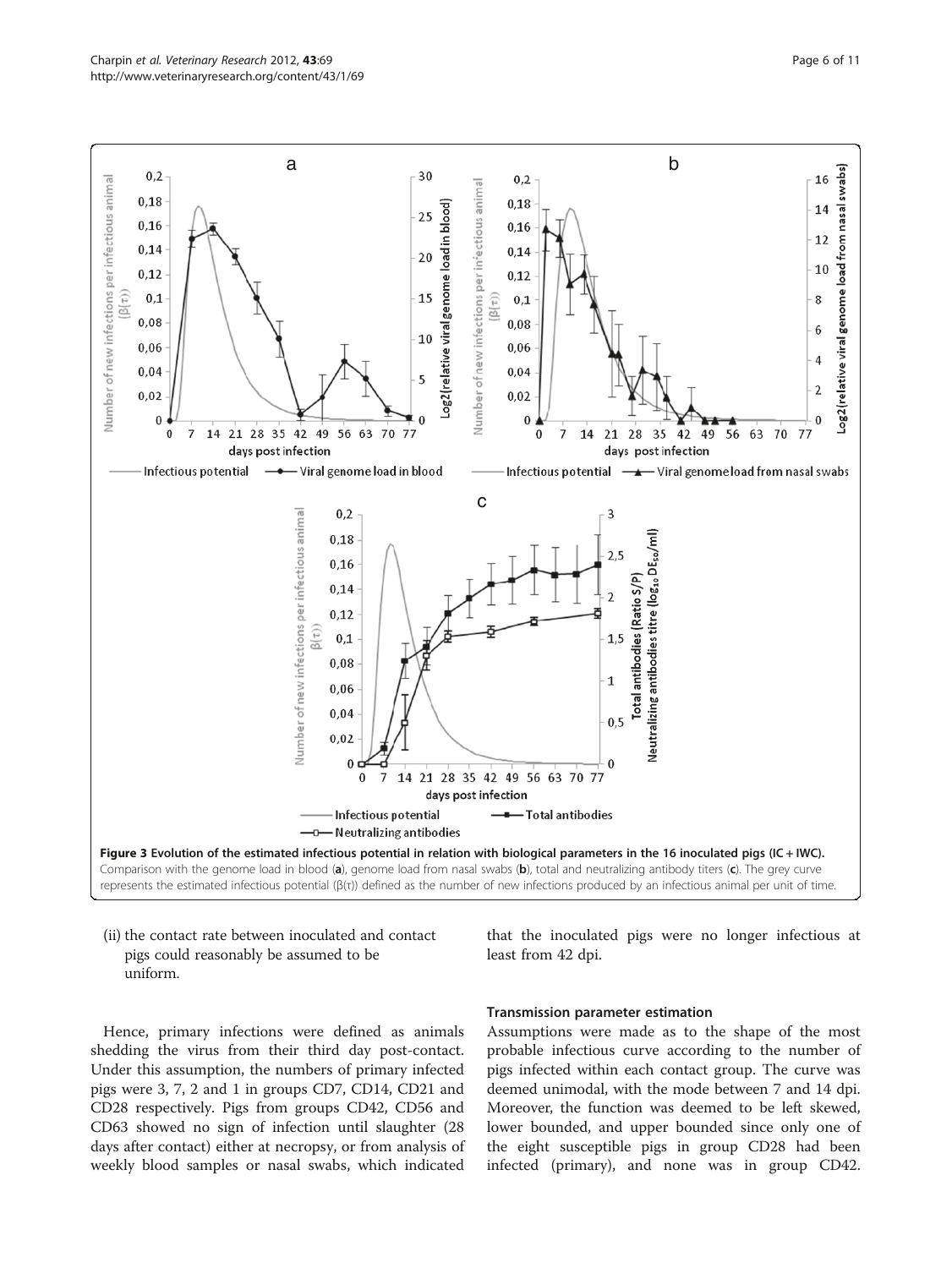<span id="page-6-0"></span>

According to these assumptions, three function shapes were tested,

(i) a gamma-like function defined by:

$$
\beta(\tau) = \begin{cases} R_0 f_y(\tau - Lat, k, \theta) & \text{if } \tau \ge Lat \\ 0 & \text{if } \tau < Lat \end{cases}
$$
  
(ii) a lognormal-like function:

a lognormal-like function:  
\n
$$
\int R_0 f_{Ln}(\tau - Lat, k, \theta) \quad \text{if} \quad \tau
$$

$$
\beta(\tau) = \begin{cases} R_0 f_{Ln}(\tau - Lat, k, \theta) & \text{if } \tau \ge Lat \\ 0 & \text{if } \tau < Lat \end{cases}
$$

 $\geq Lat$ 

(iii) a Weibull-like function:

$$
\beta(\tau) = \begin{cases} R_0 f_\omega(\tau - Lat, k, \theta) & \text{if } \tau \ge Lat \\ 0 & \text{if } \tau < Lat \end{cases}
$$

where fy,  $f_{Ln}$  and  $f_{\omega}$  are the gamma, lognormal and Weibull probability density functions, respectively, with parameters  $k$  and  $θ$ , and with Lat, the duration of latency. k and  $θ$  are, respectively, the shape and scale parameters of the gamma and Weibull distributions and the mean and variance of the lognormal distribution. Thus the characterization of  $\beta(\tau)$  requires the estimation of three parameters, k,  $θ$  and  $R_0$ .

Three latency durations (0, 1 and 2 days) were tested. Table [1](#page-7-0) summarizes the estimated parameters for latency duration between 0 and 2 dpi. A sensitivity analysis was carried out to determine the most accurate shape for  $\beta(\tau)$ . The lognormal-like function gave the best quality-of-fit when compared with the observed number of primary infections in each contact group. Although the quality-of-fit test (chi-2 and coefficient of determination) gave slightly better results with a 2-day latency duration, viral shedding was found to be maximal as early as the second day post-infection. Hence, animals were likely to already shed the virus in sufficient amounts to infect a contact pig from 2 dpi, suggesting that the estimations corresponding to the 1-day latency duration could be retained. The obtained function β(τ) (lognormal shape) showed a mode at 9 dpi and was found to be < 0.001 beyond 48 dpi (Figure [3](#page-5-0)). The basic reproduction ratio  $(R_0)$  for PRRSV infection was estimated by integrating  $β(τ)$  over the entire infectious period:  $R_0 = \int_{0}^{\infty}$  $\int_{0}^{\pi} \beta(\tau) d\tau = 2.6[1.8, 3.3]$ . The mean disease generation time (mean time for a newly infected animal to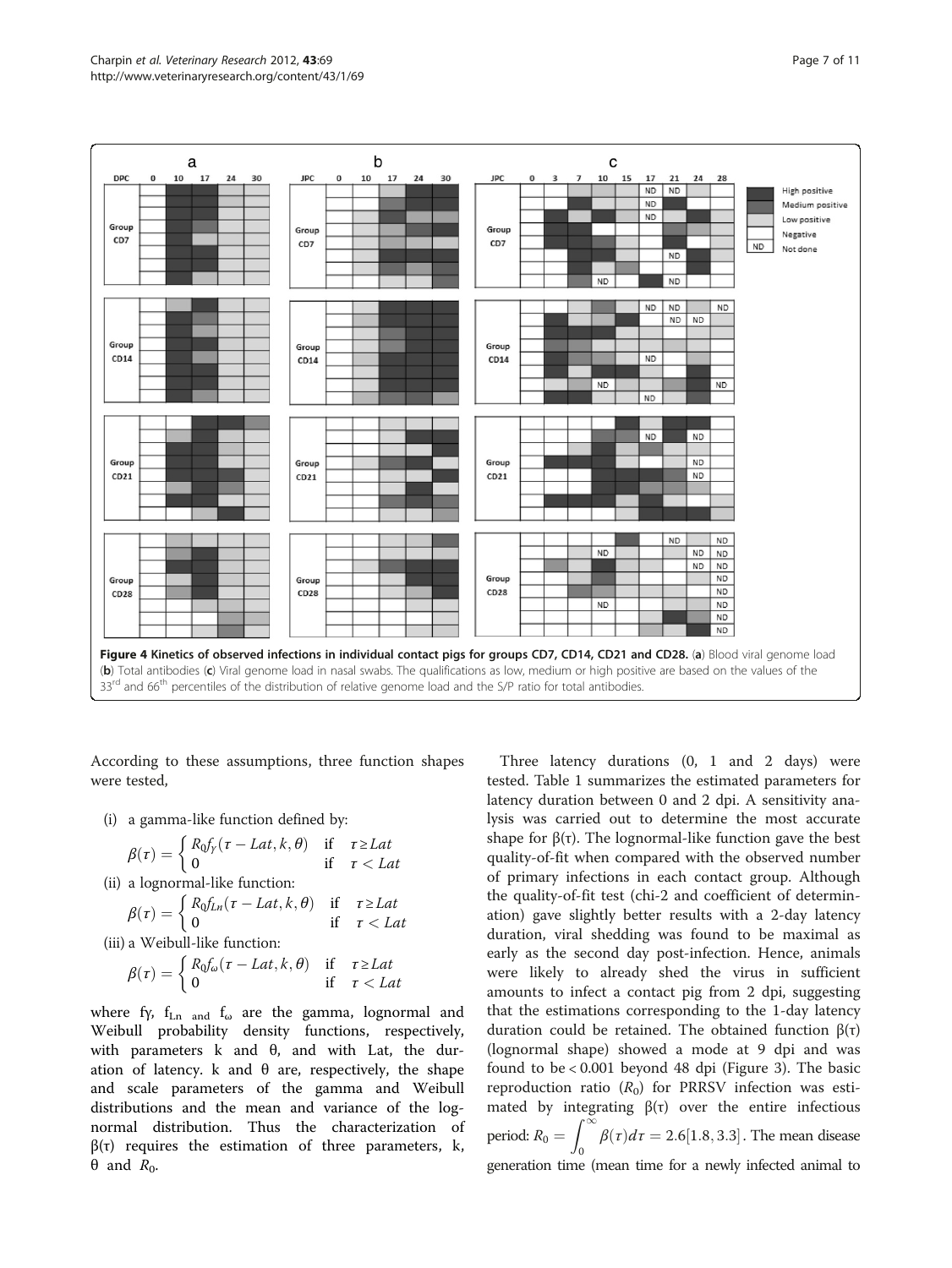| <b>Function shape</b> | Latent period (days) | Parameters (IC 95%)    |                       |               | <b>Mean generation</b><br>time $Tg$ (IC) | Goodness of fit tests on<br>observed data |                                        |
|-----------------------|----------------------|------------------------|-----------------------|---------------|------------------------------------------|-------------------------------------------|----------------------------------------|
|                       |                      | Κ                      | θ                     | $R_0$         |                                          | $v^2$<br>P-value                          | Coefficient of<br>determination $(R2)$ |
| Gamma                 | 0                    | $10.0 (-3.4, 23.4)$    | 1.5(1.1, 1.8)         | 2.4(1.8, 3.0) | 14.7 (ND, 32.3)                          | 0.870                                     | 0.950                                  |
|                       |                      | $8.7$ ( $-0.9$ , 18.4) | 1.6(1.2, 1.9)         | 2.4(1.8, 3.0) | 14.7 (ND, 33.1)                          | 0.878                                     | 0.953                                  |
|                       | 2                    | $7.6$ (0.8, 14.3)      | 1.7(1.3, 2.1)         | 2.4(1.8, 3.1) | 14.7 (3.0, 30.7)                         | 0.888                                     | 0.956                                  |
| Lognormal             | $\circ$              | 2.63 (2.63, 2.64)      | 0.31(0.31, 0.32)      | 2.5(1.8, 3.2) | 14.6 (14.5, 14.7)                        | 0.975                                     | 0.968                                  |
|                       |                      | 2.5(2.5, 2.6)          | 0.34(0.33, 0.34)      | 2.6(1.8, 3.3) | 14.5 (14.4, 14.6)                        | 0.979                                     | 0.971                                  |
|                       | $\overline{2}$       | 2.46 (2.45, 2.47)      | $0.36$ $(0.36, 0.37)$ | 2.6(1.8, 3.4) | 14.5 (14.4, 14.6)                        | 0.983                                     | 0.974                                  |
| Weibull               | $\circ$              | 16.4 (14.2, 18.6)      | 2.9(2.5, 3.3)         | 2.2(1.8, 2.6) | 14.6(12.6, 16.7)                         | 0.629                                     | 0.874                                  |
|                       |                      | 15.4 (13.3, 17.5)      | $2.8$ $(2.4, 3.1)$    | 2.2(1.8, 2.6) | 14.7 (12.8, 16.7)                        | 0.637                                     | 0.880                                  |
|                       | $\overline{2}$       | 14.4 (12.4, 16.4)      | 2.6(2.4, 2.9)         | 2.2(1.8, 2.6) | 14.8 (13.0, 16.6)                        | 0.647                                     | 0.887                                  |

<span id="page-7-0"></span>Table 1 Sensitivity analysis on the parametric shape of the function representing the time-dependent transmission rate

Estimates and 95% confidence intervals (CIs) of the parameters of the infectious potential function distribution, estimated basic reproduction ratio  $R_{0}$ , mean generation time Tg and goodness of fit tests on observed data according to the assumed duration of the latent period.

(β(τ)), parametric function of the infectious potential; k, θ, parameters of β(t);  $R_0$ , basic reproduction ratio defined as the average number of secondary infections occurring from a single infected animal during its infectious period in a totally susceptible population; Tg, mean generation time defined as the sum of the mean latent period and the mean infectious period;  $R^2$ , coefficient of determination; ND, not defined).

infect a susceptible one) could also be computed,  $Tg = \int_{0}^{\infty}$  $\int_0^\infty \bigg( \tau \beta(\tau) / \int_0^\infty$  $\left(\frac{t\beta(\tau)}{\int_0^\infty \beta(s)ds}\right) d\tau = 14.5 \text{ days} [14.4, 14.6].$ 

The correlations between the infectiousness estimated from the model and virological and serological parameters were calculated over the entire infectious period, for the growth phase only  $(≤ 9 \text{ days})$  and for the decreasing phase of infectivity only (> 9 days). The evolution of infectiousness was mainly correlated with the timecourse of viral genome load in blood (correlation coefficient = 0.82) whereas the decrease in infectiousness was related to the increase in total antibodies (correlation coefficient =  $-0.53$ ).

#### **Discussion**

This study has produced original data on PRRSV transmission and dynamics of infection which increases our understanding of PRRS epidemiology in pig populations. The biological results obtained in inoculated pigs showed that the kinetics of blood viral genome load was consistent with descriptions available in the literature [[30\]](#page-10-0). After a rapid increase in genome load, the peak was reached two weeks after infection followed by a gradual decrease until 90 dpi. In our study, a further increase of viral genome load was observed at 56 dpi, which has not been previously described in the literature, to the best of our knowledge. However, as there were no statistically significant differences between the viral genome loads at 42, 49 and 56 dpi, these results mainly suggest that there was still a significant genome load at 56 dpi. This observation merits confirmation in

further investigations over a similar period using more animals. However, the results from the contact groups CD56 and CD63 suggested that this supposed new increase in virus activity was not sufficient for the inoculated pigs to infect other animals. In addition, the amount of shed viral genome (nasal swabs) at that time was very low. In our study, the viral genome load shed by inoculated piglets increased very rapidly, in agreement with previous studies [\[31](#page-10-0)], reaching a maximum at 2 dpi and then decreasing steadily until 48 dpi when it was negligible.

Seroconversion was observed in some pigs at 7 dpi and a week later in all animals, which was consistent with previous research conducted on this virus [\[32-34](#page-10-0)]. The amount of antibody increased until 56 dpi and subsequently stabilized. In contrast to other studies in which a late appearance of neutralizing antibodies (NAbs) was observed [\[33](#page-10-0)-[35\]](#page-10-0), NAbs were detected as early as the second week after inoculation in some pigs and in all pigs at 21 dpi (except for one that did not have any neutralizing antibodies before 28 dpi). In another study, neutralizing antibodies were only detected from 56 dpi onwards [[32](#page-10-0)]. The neutralizing antibody titer was relatively low (maximum titer in  $log_{10}$  of 1.8 at 77 dpi) in agreement with previous findings [[9](#page-9-0)]. No significant difference was observed between the IC and IWC groups for the virological and serological parameters studied. Hence, the stress due to the successive contact trials with different animals did not affect the serological response of inoculated pigs or promote the replication of virus and viral shedding.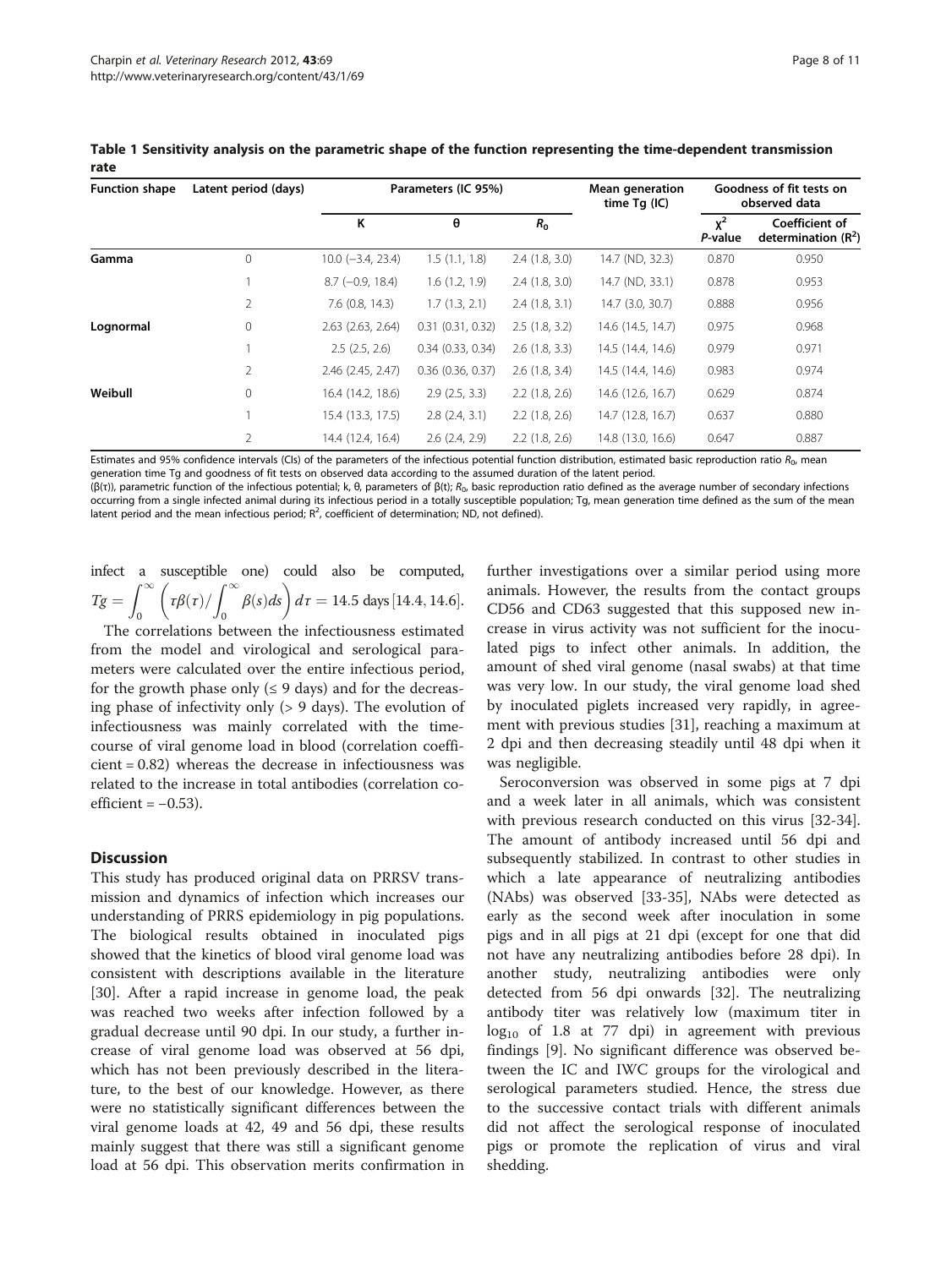The principle of this study was based on 7 successive contact trials between groups of susceptible and inoculated pigs at different times post-inoculation. This approach differs from other experiments on PRRS virus transmission which all used the final size algorithm to estimate transmission parameters [\[36,37\]](#page-10-0). Most of them gave disappointing results, particularly when the duration of the experiment was too short compared to the actual duration of the infectious process or when all the contact animals were found infected at the end of the trial. In our study, the number of primary infected animals increased up to 87.5% (susceptible animals infected at 14 dpi) then decreased and no contact animal was found infected at 42 dpi. Since a primary infection took place at 28 dpi, running a contact trial at 35 dpi would have probably been informative. The results would certainly have helped to determine more precisely the date when pigs no longer shed infectious particles in a sufficient quantity to infect susceptible individuals, especially as the results of PCR on nasal swabs did not indicate a total termination of viral genome shedding before 48 dpi. It cannot be excluded that a primary infection could have occurred in a contact at 35 dpi. Various data (results from serology, viral genome shedding, viral genome load in blood and gross lesions observed at necropsy) were analyzed to differentiate primary from secondary and tertiary infections. However, the most informative results were the analyses of nasal swabs collected every 3 days which provided the most precise date from which the pigs started to shed virus. Indeed, the first blood sample was taken only 10 days after the first day of contact and failed to differentiate primary from secondary infections in groups CD7 and CD14, based on blood genome load or serological results, since all the animals already tested positive at that sampling time. Because PRRSV has a very short incubation period, it is not sure whether additional blood samples at 3 dpi and 7 dpi would have been able to discriminate between primary and secondary infections. Some authors detected the appearance of genome load in blood at 3 or 7 dpi but only in some pigs [[38,39](#page-10-0)] and seroconversion usually occurs between 5 and 14 dpi [[32-34\]](#page-10-0). In addition, taking blood samples very frequently increases the risk of hematoma at the collection site, which is not ethically acceptable. Since all inoculated animals shed viral genome at 2 dpi and the contact rate between inoculated and contact pigs could reasonably be assumed to be uniform, it was assumed that primary infections corresponded only to animals shedding the virus from their third day post-contact. The only method that would have allowed us to be absolutely certain of the number of primary infections in the groups would have involved separating individual animals from each contact group after the contact. This was not feasible given the number

of animals used for the study. Each room contained two pens of four pigs with a polyethylene separation between the pens. However, the group CD28 had only one primary infection (in one pen) and pigs that were not located in that pen still ended up being infected. This suggests the possibility of cross-contamination between pens that were 40 cm apart and did not allow the pigs to have direct contact.

By adapting the algorithm used by Andraud et al. [[23](#page-10-0)] to the numbers of primary infections in each contact group, we were able to estimate the infectiousness of PRRSV infected animals with time since infection. We obtained a distribution of infectiousness with an average duration of infectiousness of 14.8 days, peak infectivity at 9 dpi and a negligible probability of transmission beyond 48 dpi. These results suggest that the infectious period was shorter than that obtained by other authors who reported up to 56 dpi [\[40](#page-10-0)] or 62 dpi [[41\]](#page-10-0). The major differences compared to the above studies are due to detailed characterization of the evolution of this infectious potential with time, which definitely cannot be considered constant. Even though a viral genome load could be detected beyond 48 dpi, the results from contact trials (which are the direct evidence of virus transmission) showed that pigs were not able to infect others at that time. These estimates are specific to the strain we used (genotype I, subtype 1), and significant differences might be expected with strains having different pathogenic characteristics and/or a different host immune response, such as genotype II strains or even other subtypes of genotype I strains [\[42\]](#page-10-0). The correlations established between virological parameters and transmission characteristics could however be used to assess the transmission features of other strains according to virological and immunological data. Even if this strain is representative of our regional field situation, differences might be expected in other areas where a larger panel of strains can be involved. In addition, further work should also be carried out to assess the impact of multiple infections by different strains on transmission.

In our study, the rapid increase in infectiousness from 1 to 9 dpi was related to the increase of blood viral genome load, and to a lesser extent with the shed viral genome load which started earlier. Infectiousness was better correlated with viral genome load in the blood, over the entire period of the study, than with the shed genome load (corr = 0.82 versus 0.59 respectively). However when considering only the decreasing part of the infectiousness curve, the correlation was stronger with the viral genome shed in nasal swabs which ended simultaneously to transmission termination. Several assumptions can be made about the observed delay between viral genome shedding and significant increase of the infectious potential. First, it is possible that infected animals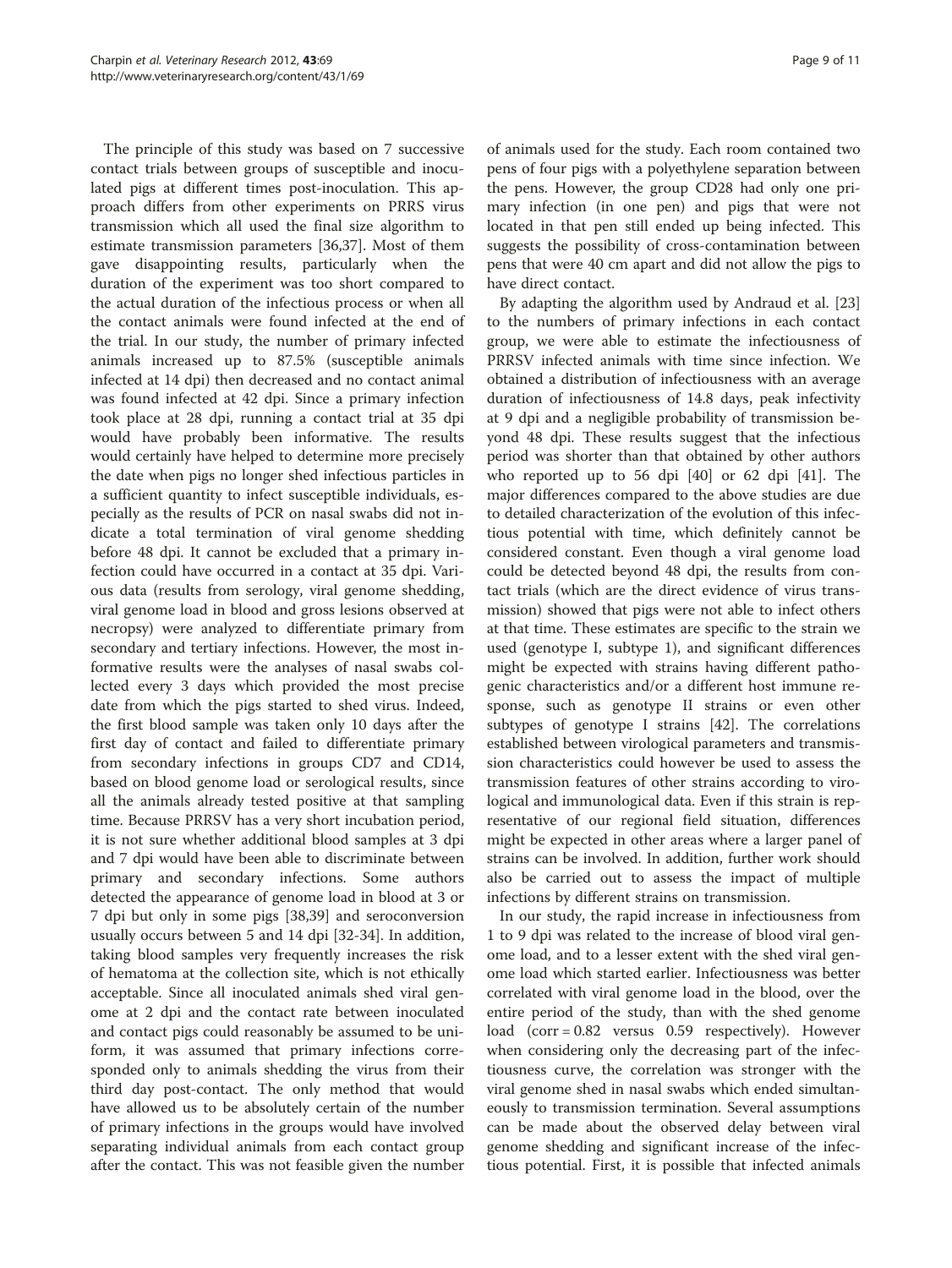<span id="page-9-0"></span>shed defective interfering viral particles at the early times (spontaneous generation of mutant viruses in which an essential part of the viral genome had been removed, making it non-functional) [[43\]](#page-10-0). Another hypothesis is that the infectiousness of the shed viral particles differs over time with particles shed at 9 dpi being more infectious than those shed at 2 dpi. It is also possible that at the peak of infectiousness, the virus was shed by other routes in addition to nasal secretions such as feces, saliva or urine [[44](#page-10-0)]. The decrease in infectiousness at 9 dpi also corresponds to the time when the amount of total antibody and neutralizing antibody increased. The decrease in infectiousness was slightly less correlated with the amount of neutralizing antibodies than with the amount of total antibodies (corr =  $-0.47$ ) compared with −0.53 respectively). However, this might be due to the fewer dates when neutralizing antibodies could be titrated. The role of neutralizing antibodies in protection against PRRSV is controversial. Even if a link between the development of neutralizing antibodies and viral clearance has been described [\[45](#page-10-0)], most studies have shown that the protection provided by neutralizing antibodies after experimental infection is very low and irregular with great individual variability [[32](#page-10-0),[33\]](#page-10-0). The results from our study suggest that neutralizing antibodies could help to control infectiousness even though a significant viral genome load persisted in the blood in their presence. Further work has to be done to assess the contribution of the cell-mediated immune response on infectiousness control.

The estimated  $R_0$  in this study is a theoretical parameter, indicating how the virus might spread in a fully susceptible and large population. Given the structure of pig farms, the results now need to be applied to a model describing population structure and dynamics (variability between individuals, contact structures, culling and replacement of the animals). The estimated basic reproduction ratio of PRRSV was 2.6, which is quite low compared to the  $R_0$ estimates available for other viral infections in pigs (100 for Classical Swine Fever virus [[46](#page-10-0)], 5.9 for the PCV2 virus [[23](#page-10-0)], 8.8 for hepatitis E [\[47\]](#page-10-0)). The relatively small  $R_0$  value for PRRSV together with the relatively long duration of infectiousness can be explained by the huge variations in transmission rate with time-since-infection, as shown in the present study. However, the value obtained is significantly higher than 1, which suggests that the virus is gradually but efficiently spread and maintained in a structured population.

#### Competing interests

The authors declare that they have no competing interests.

#### Authors' contributions

CC developed and validated the rRT-PCR, performed the sample analysis, analysed the data and drafted the manuscript, SM developed the rRT-PCR and performed virological and serological analyses, AK and RC supervised

the experiment, CB participated in the design, MFLP supervised the laboratory work and participated in the coordination of the study, NR conceived and coordinated the study, participated in the statistical analyses and writing the manuscript. All the authors read and approved the final manuscript.

#### Acknowledgements

The authors thank Yann Bailly, Evelyne Hutet for their technical assistance, Mireille Le Dimna for her help in rRT-PCR designing and Mathieu Andraud for his help in modelling. The authors also thank Patricia Renson and Aure Saulnier for helpful discussions. This study was partly funded by the project "SANCRE", (Santé animale, sécurité des aliments et Compétitivité des filières animales REgionales), within the regional call « Pour et Sur le Développement Régional dans le Grand-Ouest, 2008 » and by the « Conseil Général des Côtes d'Armor » .

#### Author details

<sup>1</sup> Anses – laboratoire de Ploufragan-Plouzané, BP53, 22440 Ploufragan, France.<br><sup>2</sup>LIMB BioEnAR, Oniris JNRA, LUNAM, BR 40706, 44307 Nantes Cedex 03. UMR BioEpAR, Oniris, INRA, LUNAM, BP 40706, 44307 Nantes Cedex 03, France.

#### Received: 13 April 2012 Accepted: 4 September 2012 Published: 12 October 2012

#### References

- 1. Done SH, Paton DJ, White MEG: Porcine reproductive and respiratory syndrome (PRRS): a review, with emphasis on pathological, virological and diagnostic aspects. Br Vet J 1996, 152:153-174.
- 2. Rossow KD: Porcine reproductive and respiratory syndrome. Vet Pathol 1998, 35:1–20.
- 3. Holtkamp D, Kliebenstein JB, Zimmerman JJ, Neumann EJ, Rotto H, Yoder T, Wang C, Yeske P, Mowrer C, Haley C: Economic impact of Porcine Reproductive and Respiratory Syndrome Virus on U.S. pork producers. Iowa, USA: Iowa State University animal industry report; 2012:6.
- 4. Le Potier MF, Blanquefort P, Morvan E, Albina E: Results of a control programme for the porcine reproductive and respiratory syndrome in the French 'Pays de la Loire' region. Vet Microbiol 1997, 55:355–360.
- 5. Rose N, Larour G, Le Diguerher G, Eveno E, Jolly JP, Blanchard P, Oger A, Le Dimna M, Jestin A, Madec F: Risk factors for porcine post-weaning multisystemic wasting syndrome (PMWS) in 149 French farrow-to-finish herds. Prev Vet Med 2003, 61:209–225.
- 6. Fablet C, Marois-Créhan C, Simon G, Grasland B, Jestin A, Kobisch M, Madec F, Rose N: Infectious agents associated with respiratory diseases in 125 farrow-to-finish pig herds: a cross-sectional study. Vet Microbiol 2012, 157:152–163.
- 7. Zimmerman JJ, Benfield DA, Murtaugh MP, Osorio F, Stevenson GW, Torremorell M: Porcine Reproductive and Respiratory Syndrome Virus (Porcine Arterivirus). In Diseases of Swine. 9th edition. Edited by Straw BE, Zimmerman JJ, D'Allaire S, Taylor DJ. Iowa, USA: Blackwell publishing; 2006:387–417.
- 8. Albina E: Porcine reproductive and respiratory syndrome virus (PRRSv): A review. Virologie 2000, 4:113–121.
- 9. Darwich L, Diaz I, Mateu E: Certainties, doubts and hypotheses in porcine reproductive and respiratory syndrome virus immunobiology. Virus Res 2010, 154:123–132.
- 10. Kim WI, Lee DS, Johnson W, Roof M, Cha SH, Yoon KJ: Effect of genotypic and biotypic differences among PRRS viruses on the serologic assessment of pigs for virus infection. Vet Microbiol 2007, 123:1–14.
- 11. Shi M, Lam TTY, Hon CC, Hui RKH, Faaberg KS, Wennblom T, Murtaugh MP, Stadejek T, Leung FCC: Molecular epidemiology of PRRSV: a phylogenetic perspective. Virus Res 2010, 154:7–17.
- 12. Stadejek T, Oleksiewicz MB, Potapchuk D, Podgorska K: Porcine reproductive and respiratory syndrome virus strains of exceptional diversity in eastern Europe support the definition of new genetic subtypes. J Gen Virol 2006, 87:1835-1841.
- 13. OIE: Porcine Reproductive and Respiratory Syndrome. In Manual of Diagnostic Tests & Vaccines for Terrestrial Animals. Volume 2nd edition. Edited by OIE. Paris, France: World Organisation for Animal Health; 2008:1222–1235.
- 14. Nodelijk G, De Jong MCM, Van Nes A, Vernooy JCM, Van Leengoed LAMG, Pol JMA, Verheijden JHM: Introduction, persistence and fade-out of porcine reproductive and respiratory syndrome virus in a Dutch